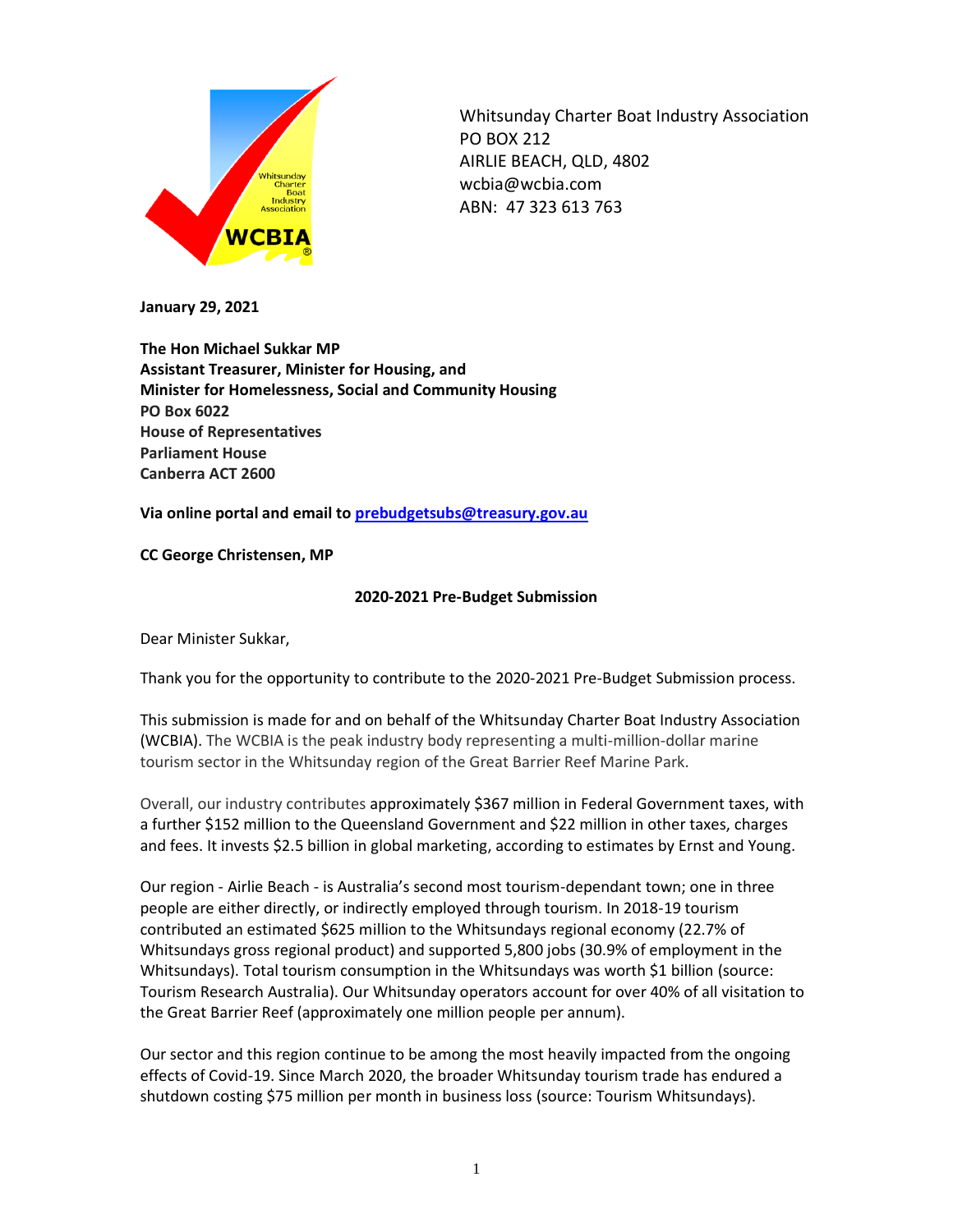

This has been followed by subsequent months of severely restricted trade. Throughout this time, social distancing requirements and border closures have reduced capacities from anywhere between 30-70%. A survey of just 20 operators from the association I represent has uncovered combined losses of around \$1.2 million per week in lost revenue and additional Covid-related costs.

While other tourism-dependent regions within Queensland have benefitted from significant State Government support, the Whitsundays has received minimal assistance. This week, Queensland Premier, Annastacia Palaszczuk, announced \$64 million in supports to the Cairns tourism sector to date, while the equivalent Whitsundays figure would be less than one twentieth of that. The main, tangible form of support for our operators has been the Federal Government's JobKeeper program, which has literally kept the Great Barrier Reef industry afloat.

To that end, we respectfully request you give serious and urgent consideration to the below recommendations within the 2020-21 budget plan, noting these will make the difference between whether our Whitsunday businesses ultimately survive the pandemic or not.

### *1. Extension of a targeted, modified JobKeeper program;*

Without JobKeeper, our members' businesses will not have the financial ability to retain staff or run anything but skeleton operations in even the best-case-scenarios. This situation will prevail while international borders remain closed and domestic confidence remains low, due to continued interstate travel restrictions and State Government-imposed capacity reductions.

Quite simply, the JobKeeper scheme is essential for this industry and must continue beyond March 28 if Great Barrier Reef tourism is to survive. The program does however need to be modified to reflect the further downturn and loss of staff over the past 12 months since March 2020. Our location in a regional and somewhat remote part of northern Australia, is a contributing factor to ongoing issues with a transient and seasonal workforce. This situation has been worsened by the pandemic. Many staff, including those formerly on JobKeeper, have left the area over the past 12 months, to pursue jobs in other industries and regions where there appears to be more certainty. The solution to this worsening crisis is to 're-set the clock', allowing operators to access an extended JobKeeper scheme covering the employees they have now, as opposed to just those on the books in March 2020.

Worth noting from the perspective of overall cost to the Federal Government is that this support does not need to extend nation-wide or even industry-wide, but is urgently needed for specific sectors such as the one I represent, and will no doubt equate to less spend overall than the equivalent unemployment and business/industry closure costs.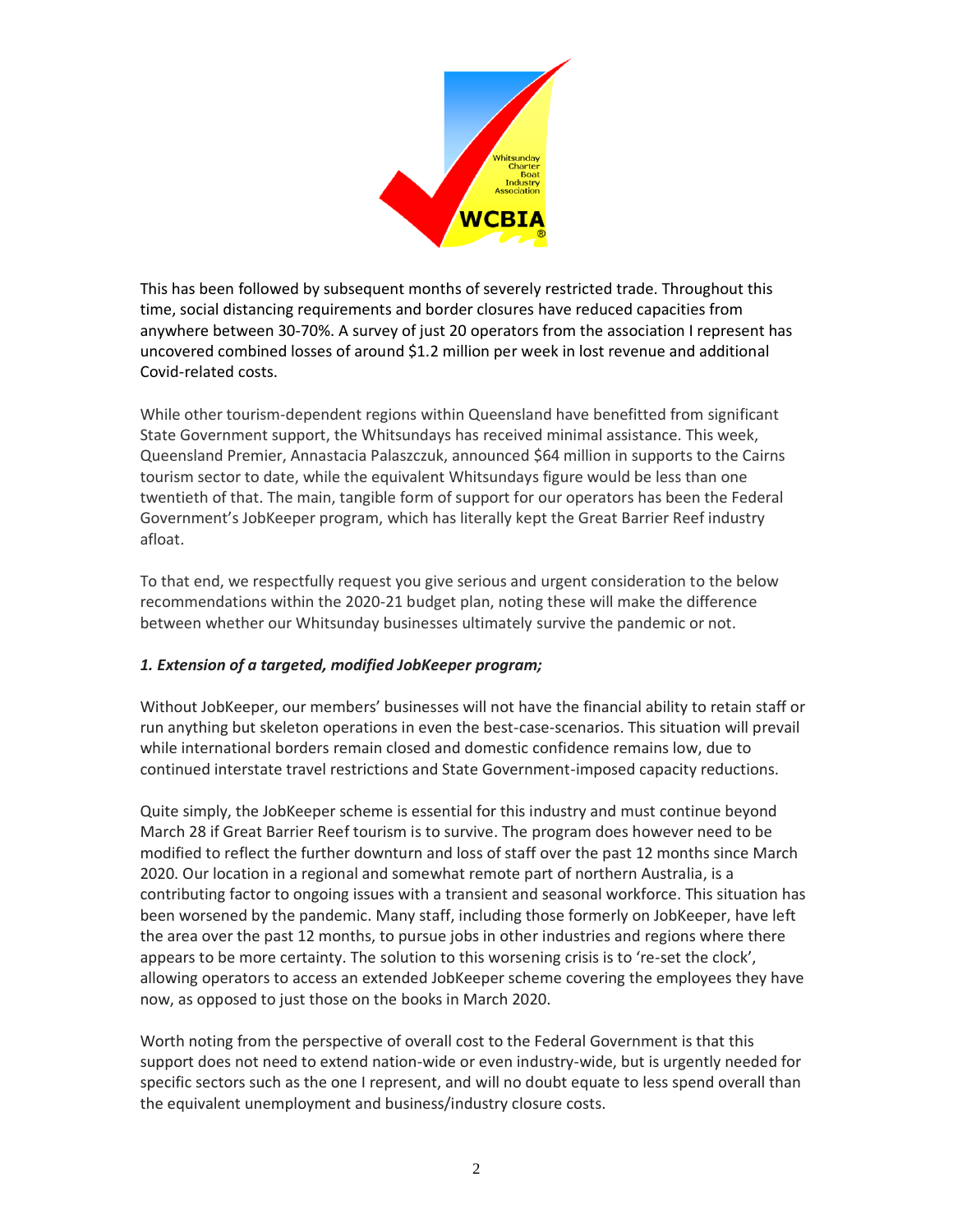

## *2. Expansion of the JobMaker scheme to run in parallel with JobKeeper*

As we look to a future beyond these current impacts of Covid-19, industry must retain hope of a return one day to pre-Covid trading conditions and even future growth. Re-staffing operations to pre-Covid levels and beyond will not be possible without the JobMaker subsidy to support the ongoing employment of new staff. In industry sectors such as ours, there is a proven need for operators who have staff on JobKeeper (everyone), to also have access to the JobMaker scheme. Currently they do not, and we respectfully request this as an important lifeline measure.

## *3. Implementation of industry sector-specific subsidised recruitment and training programs*

The marine tourism sector is a feeder to other industries such as ports and mining in terms of training and supplying crew. Many of our staff attain their qualifications and sea time within this industry but over the years, progress to jobs in these other sectors. This means that if we lose crew, so, ultimately, do these associated industries, and as our crew pool shrinks, so does theirs. The Federal Government has recently pioneered a successful program within the agriculture industry to address pandemic-related shortages of fruit picking staff. A similar program including relocation, training, and wage subsidies to attract the next new waves of marine tourism crew, is needed in our Great Barrier Reef region of the Whitsundays.

# *4. Expansion of the Federal Reinsurance Pool*

Even pre-Covid, insurance costs and availability were becoming an increasingly urgent problem for the Great Barrier Reef marine tourism sector.

The Whitsundays' commercial fleet currently comprises around 350 vessels, divided into those that are skippered and crewed (including WCBIA members), and 'bareboats', which are essentially available for 'hire and drive', by members of the public. Both sectors are limited in their choice of insurers, as more withdraw from the North Queensland market, citing the region's occurrence of severe weather events. The result is an alarming trend towards a monopoly market, sky-rocketing premiums and increasing cyclone-related deductibles. This is despite the fact all commercial operators are actively mitigating their risk, and have documented cyclone plans as part of their Safety Management Systems.

The Whitsundays' marine tourism industry is impacted not only by limitations on the availability and coverage of commercial insurance, but also limitations on those vessels in the area that are privately owned. The Whitsundays has the highest level of private boat ownership in the state and is also a popular area for visiting pleasure craft. None of these vessel owners can now purchase insurance to keep their boats on swing moorings in the area.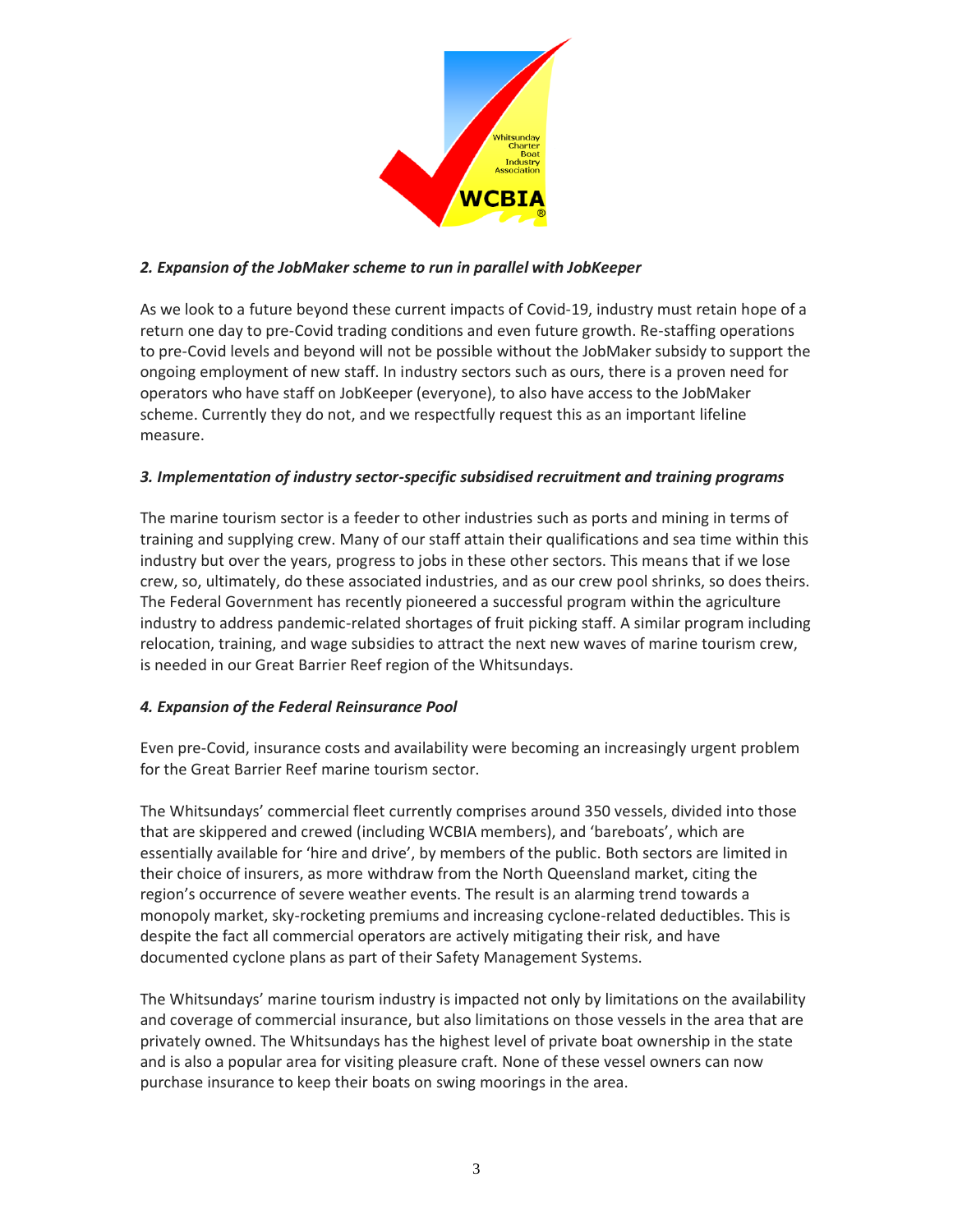

Some are finding it difficult to purchase insurance that will let them traverse the area at all, regardless of whether they are on a swing mooring or in a marina. In many cases this is linked to the annual 'cyclone season' and 'named storms'.

The repercussions of this on the small business community in marine tourism are vast. When a named storm approaches the coast, a private vessel owner who cannot afford to keep their vessel in the marina long-term, was previously insured and could therefore retreat to the marina on a short-term basis for the duration of the storm. Marinas require proof of insurance as a condition of entry. This vessel owner's third-party policy was previously adequate. Now, if they cannot obtain insurance they are in a catch-22 of being barred entry to marinas and having to remain on the mooring grid at severe risk. Some of the moorings are potentially underengineered; there are vessels in poor condition whose deck hardware gives way even when the mooring withstands the forces at play; and although ultimately our vessel owner may have done everything in his or her power to properly secure their asset, the domino effect from other vessels is unavoidable. Airlie Beach has many well documented cases of boats ending up on the rocks or beaches in cyclones, storms, and even just higher northerly winds. These images are broadcast globally, causing reputational damage to the commercial fleet and broader tourism industry. The entire area is then seen as high risk, all premiums go up, and insurers withdraw.

There is also the exacerbated financial impact of COVID-19 to consider. Costs are rising yet commercial operators' income has been slashed to around 10% due to the aforementioned ongoing border closures and capacity restrictions. Quite simply, our industry is in a cash negative trading position following months of zero income during lockdown. Of note is that premiums continued to be charged during this period of complete commercial inactivity, despite the fact there was arguably no risk. As the commercial operators literally run out of money, they – like the recreational vessel owner – can no longer afford the marina berthing fees. Their options are to keep the vessel on anchor or swing mooring, which then changes their cover. At present a commercial boat can be covered on a swing mooring where a recreational vessel cannot. There is no guarantee this proviso will remain, and in fact, we believe it is under significant threat.

The insurance industry urgently needs a catastrophe fund underwritten by the Federal and possibly State Governments, supported by a small levy on all products sold. This could be similar to the funds set up for terrorism events, and needs to cover cyclones, bush fires, floods and earthquakes, with clear definitions and excesses. Ideally this would bring down reinsurance costs, meaning premiums for postcodes in the tropics and fire-prone areas would not be out of line with other destinations - not to mention the fact residents in these areas would still be able to purchase cover. This needs to apply to land and marine products.